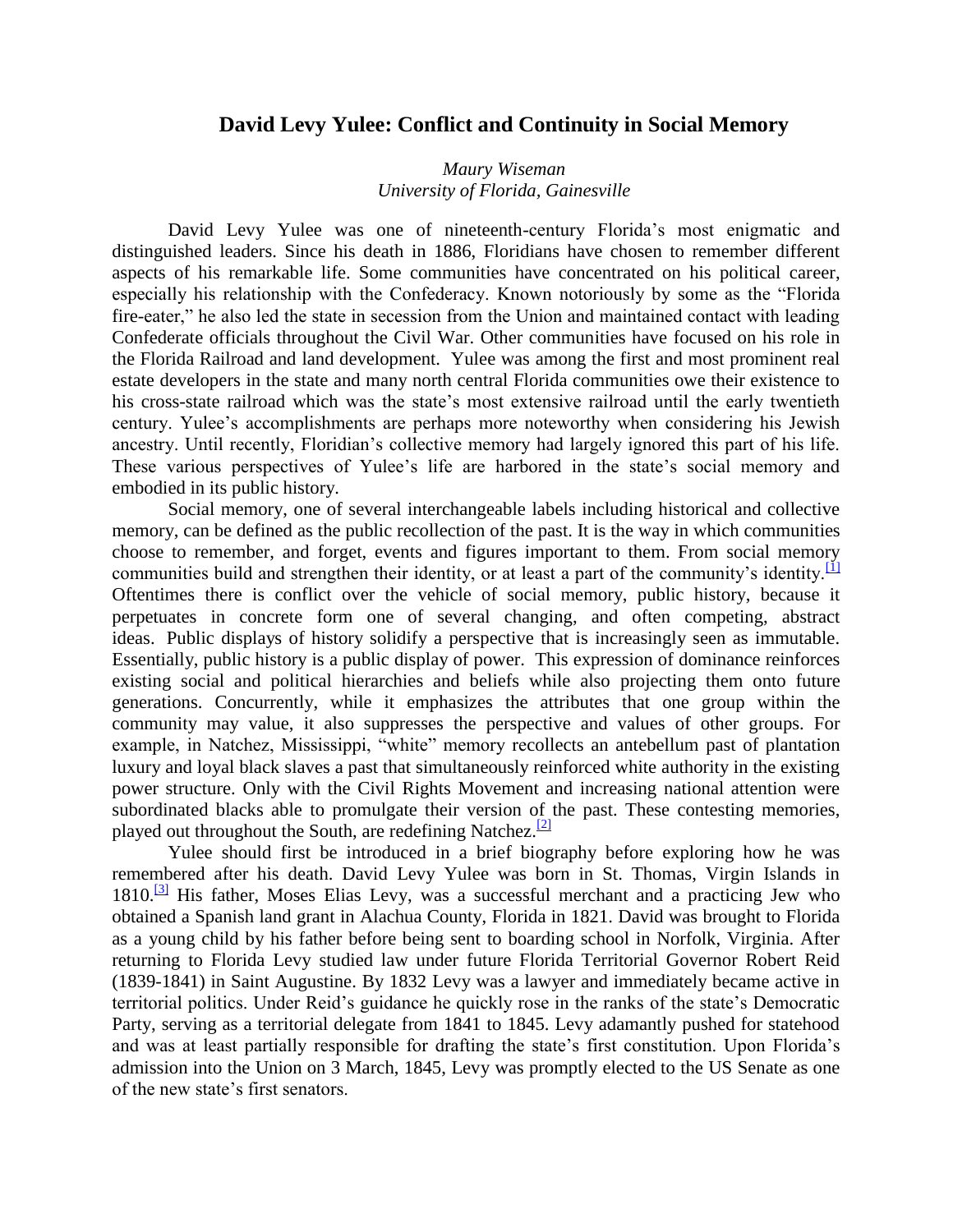A year later, in 1846, Levy married Nannie Wickliffe, the daughter of former Kentucky Governor Charles A. Wickliffe (1839-1840). At this time Yulee also officially changed his last name from Levy to Yulee by an act of Florida Legislature.<sup>[\[4\]](http://fch.ju.edu/FCH-2006/Wiseman-David%20Levy%20Yulee.htm#_edn4)</sup> Following an unsuccessful re-election bid in 1851, Yulee began enacting his plans for a cross-state railroad.<sup>[\[5\]](http://fch.ju.edu/FCH-2006/Wiseman-David%20Levy%20Yulee.htm#_edn5)</sup> He had been formulating this plan for years and finally had the time to engage himself in it before returning to the Senate in 1855. With tensions increasing between the North and the South, Yulee championed states rights and viewed secession favorably when given a lack of alternatives. Under these circumstances he led the Southern walkout from the Senate in January 1861. Although maintaining close relations with several prominent Confederate leaders, including President Jefferson Davis, Yulee remained only unofficially involved with the Confederacy for the remainder of the war.

Yulee spent the war years tending his plantations and protecting his railroad. The Florida Railroad, Yulee's private enterprise, was completed just prior to the outbreak of hostilities, but only ran briefly before service was interrupted by the war. In 1862, Union forces captured Fernandina and Cedar Key, the railroad's terminal points while the Confederacy retained the bulk of the line between them. The Confederate government hoped to dismantle the usable rails and re-build tracks in other, more vital parts of the Confederacy, but Yulee fought this decision by acquiring an injunction against the state, a decision that saved the railroad but brought his Confederate loyalties into question.<sup>[\[6\]](http://fch.ju.edu/FCH-2006/Wiseman-David%20Levy%20Yulee.htm#_edn6)</sup> Federal authorities did not question his allegiance, and in 1864 they attacked and burned his plantation near Homossassa, Florida. His family fled to "Cottonwood Plantation" in Archer, Florida where, in the waning days of the Civil War, Yulee assisted in the flight of Jefferson Davis's baggage train. As the war ground to a halt Levy was sent as part of a Florida delegation to petition for readmission into the Union, but was arrested in Gainesville, Florida, and imprisoned at Fort Pulaski, Georgia.<sup>[\[7\]](http://fch.ju.edu/FCH-2006/Wiseman-David%20Levy%20Yulee.htm#_edn7)</sup>

After being pardoned in 1866, he concentrated exclusively on his railroad and the acquisition of property along the rail line. However, by 1877 the railroad was in dire financial straits and Yulee was forced to sell his majority share. He briefly retained an active role as a vice-president, but retired in 1881. He and his wife retreated to Washington, DC, where she died in 1886 and he, a year later, in 1887.

Consciously or not, recollections of David Levy Yulee permeate the memories of Floridians, proof of which can be found in public history throughout Florida. In the town of Yulee and throughout Levy County there are bridges and streets, buildings and residence halls, school plays and even lecture series that are named after him. More prominent than the references to his name are the museums, dedications, and monuments featuring Yulee that span Florida. These forms of public history are interpretive and provide a specific perspective of the individual favorable to at least a part of the community. In this sense the community's collective memories both define Yulee's legacy while simultaneously defining themselves.

Florida's recollections of Yulee reflect the conflicts and continuities inherent in social memory. His various contributions to Florida have been recognized by different groups of people since the middle of the nineteenth century, especially in the northern part of the state. Here, he has been remembered earliest and most often in the context of regional development and community building through the Florida Railroad. Place names like Levy County and Yulee recognize his impact on these locations and perpetuate his memory. Consistent rail traffic and the accompanying growth of communities linked to the railroad through the 1930s further ensured the maintenance of Yulee's legacy. The continuing physical presence of the tracks and railroad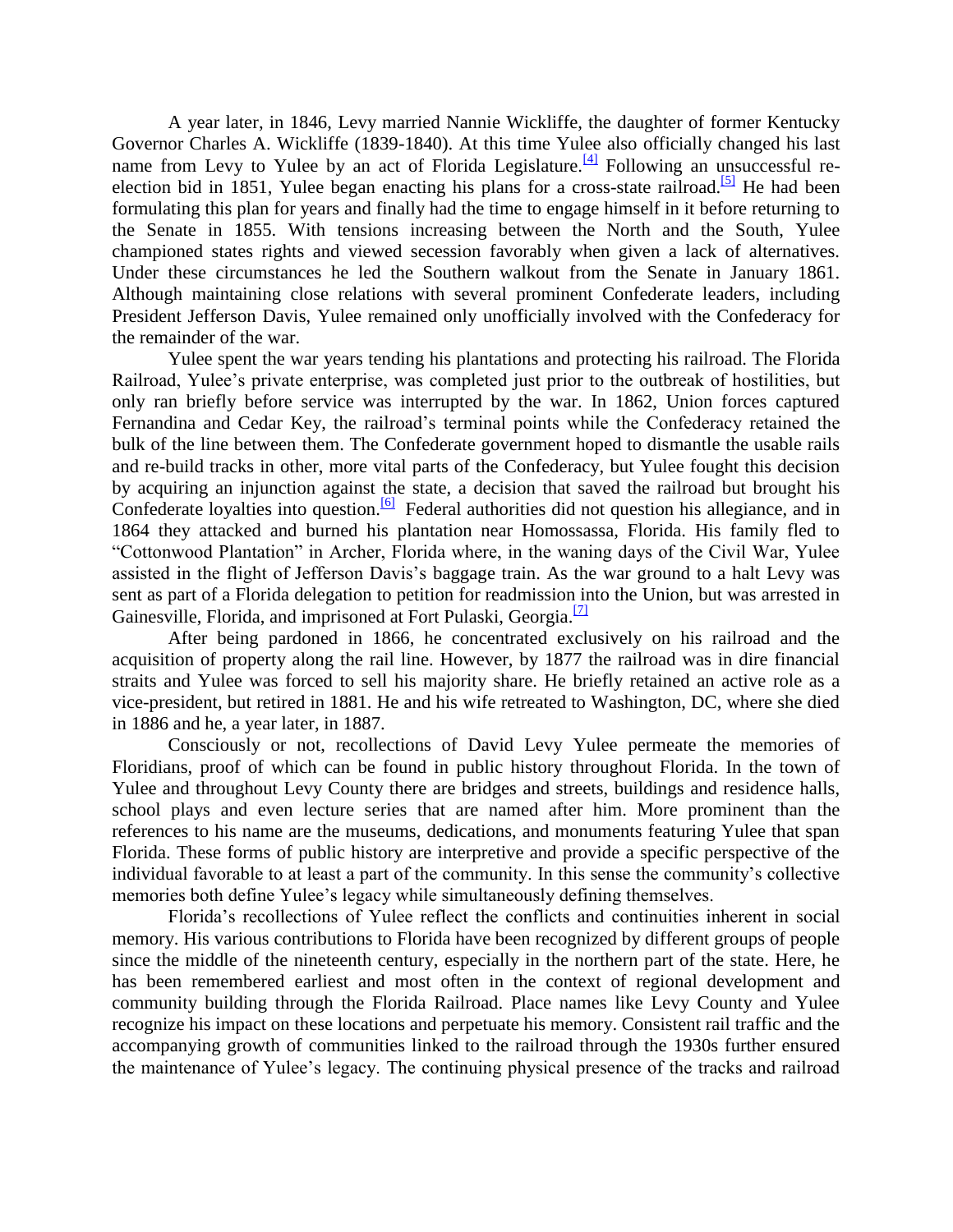bed today hearkens to the pioneering days of many north Florida communities, thus keeping Yulee in the region's social memory.

Although first linked to the region through his railroad, the first public monuments recognizing Yulee were not related to his role in this capacity. The first interpretive monument honoring Yulee was commissioned in Archer at the site of his Civil War era "Cottonwood" plantation. Dedicated by the Kirby-Smith United Daughters of the Confederacy in 1932, it commemorated the flight of Jefferson Davis' baggage train in the final days of the Civil War.<sup>[\[8\]](http://fch.ju.edu/FCH-2006/Wiseman-David%20Levy%20Yulee.htm#_edn8)</sup> In May, 1865, several Confederate officials, including President Jefferson Davis and Secretary of the Treasury Judah P. Benjamin, attempted to evade Federal troops in Florida. During this flight President Davis was captured, but his baggage train, laden with official documents and containing the slim remnants of the Confederate treasury, made it as far as Yulee's Cottonwood Plantation. There, Mrs. Yulee confirmed Davis's capture to the loyal Confederates who then conceived a plan to disperse and hide the money and important papers. Some of this baggage remained at Cottonwood until discovered by Union troops shortly after Yulee's arrest in Gainesville a few days later. Unlike the place names invoking his role as a land developer, the Cottonwood monument focuses exclusively on Yulee's association with the Confederacy. In fact the plaque is only peripherally concerned with Yulee, instead celebrating Cottonwood's importance in the final days of the Civil War. Although the episode of the flight of Davis's baggage train only briefly touched the site it continues to provide a direct link in the collective memories of north Floridians to the dying Confederacy and the emergence of the "Lost Cause" sentiment prevalent throughout the South since the Civil War, and still occasionally invoked.<sup>[\[9\]](http://fch.ju.edu/FCH-2006/Wiseman-David%20Levy%20Yulee.htm#_edn9)</sup>

Similar to Cottonwood, the Yulee Sugar Mill Ruins and State Historic Site have been remembered in the context of the Confederacy.<sup>[\[10\]](http://fch.ju.edu/FCH-2006/Wiseman-David%20Levy%20Yulee.htm#_edn10)</sup> The mill is on a small parcel of the original 5,100 acre plantation which also contained Marguerita, Yulee's mansion as, "a show place of the Old South."<sup>[\[11\]](http://fch.ju.edu/FCH-2006/Wiseman-David%20Levy%20Yulee.htm#_edn11)</sup> During the Civil War this plantation produced citrus fruits, cotton, and, of course, sugar which were then smuggled past Union blockaders to supply the beleaguered Confederacy. Well concealed in the dense forests surrounding the Homossassa River, "Marguerita" was finally discovered—or as some local residents recall, betrayed by a "traitorous slave,"—and destroyed by Federal troops in April, 1864.<sup>[\[12\]](http://fch.ju.edu/FCH-2006/Wiseman-David%20Levy%20Yulee.htm#_edn12)</sup> Only the sugar mill remained largely undisturbed by the marauding Union soldiers before eventually falling into disrepair. Briefly owned by the Citrus County Federation of Women's Clubs, the ruins today are managed by the Florida Division of Parks and Recreation. Although there is currently no interpretive information around the ruins, its physical presence suggests an ambiguous meaning. Most noticeably, it serves a testament to the destruction of the Confederacy. But, as an enduring symbol of the "Old South," it also invokes the perseverance of identification with the "Lost Cause," a relationship that still resonates in the memories of many Floridians.

The link between Yulee and the Confederacy, and the South in general, began changing during the social revolution of the 1960s. Concurrent with these social changes were the physical ones wrought by the "bulldozer revolution." Historians like C. Vann Woodward considered this the beginning of an "Americanization" of the region in terms of the decline of Jim Crow alongside burgeoning suburban populations of a modern and developed South that increasingly looked like the rest of the United States.<sup>[\[13\]](http://fch.ju.edu/FCH-2006/Wiseman-David%20Levy%20Yulee.htm#_edn13)</sup> These changes also began eroding open support for the "Lost Cause." North Florida, like many areas across the southern US, reassessed the manner in which it perceived, or at least broadcast, its local history. Rather than focusing on his Confederate ties, many north Florida communities recast Yulee in a different light. Recalling his importance in regional development, these communities remembered Yulee the railroad pioneer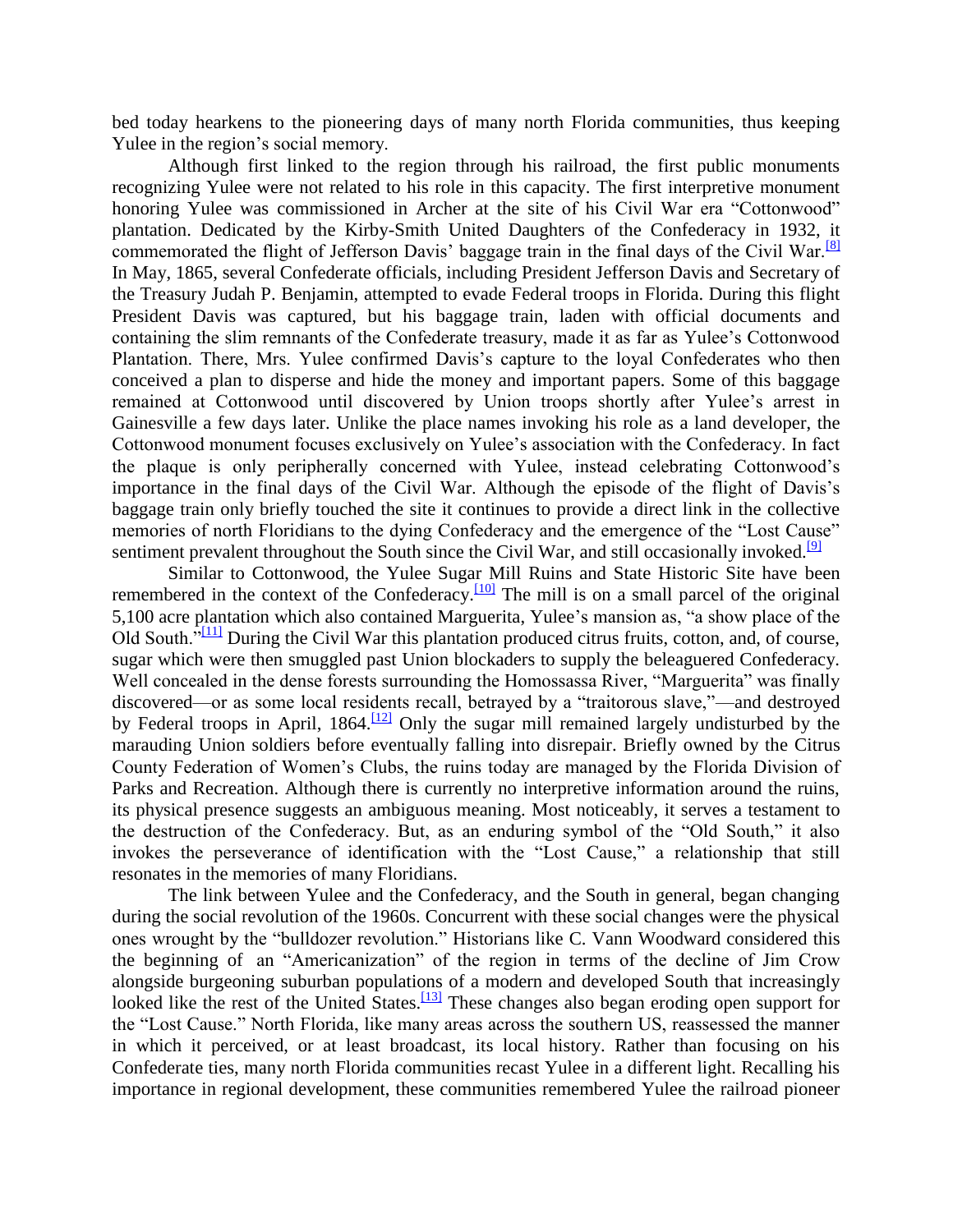and community builder. While his impact on the development of these communities was not locally forgotten, this part of his life was not at the forefront of local public history.

Beginning in the late 1970s, several north Florida towns refocused their projections of Yulee in local memory. Among others, Archer heralded this newer representation of one of their town's heroes. Archer was established and correspondingly grew as a result of Yulee's Florida railroad, reaching its zenith of expansion around the turn of the century when railroad traffic was at its peak. Despite the centrality of the railroad to Archer's existence, the only public acknowledgment of Yulee's importance to the local community was the Cottonwood memorial. By 1977 the town chartered the Archer Historical Society which envisioned an alternate, and more inclusive, agenda for Archer's public historical representations. Claiming to "preserve and protect … heritage …[and] those things upon which our nation, our state, and our community were founded," as well as "promoting unity, friendship, and understanding among the citizens of our town," the Archer Historical Society began shifting the focus in the town's local representation of Yulee from Confederate to railroad pioneer and internal developer.<sup>[\[14\]](http://fch.ju.edu/FCH-2006/Wiseman-David%20Levy%20Yulee.htm#_edn14)</sup> Archer's historical society and local officials were assisted in their endeavor by the Florida Department of State/Division of Historical Resources who have an obvious interest in shaping the social memory of Florida's past. This task was completed by 1988 when the Archer Historical Society, in conjunction with state and local officials, placed a monument and opened a museum at the site of the old train depot. Now known as the Archer Railroad Museum, the small, single-room old depot building is dedicated almost entirely to Yulee, his railroad, and its centrality in Archer's history.

Yulee also figures prominently in Fernandina Beach's public history. In fact, Fernandina Beach was actually uprooted from its original location in anticipation of the coming railroad. The Amelia Island Museum of History opened in the early 1980s and honors Yulee as the father of Fernandina Beach. He is featured in one of the museum's show-case exhibits including original railroad documents, memorabilia, and early photographs of Yulee, Fernandina Beach, and the Florida Railroad.

The city of Fernandina Beach and the Florida Board of Parks and Historical Memorials first honored Yulee in 1961 by dedicating a monument to him symbolically located at the town's center near the railroad's starting point. Entitled "Florida's First Atlantic to Gulf Coast Railroad," the monument suggests community pride in the result of Yulee's vision. Nearly forty years later, in 2000, the Florida Department of State and the Florida League of Cities, placed another plaque recognizing Yulee as a "Great Floridian." This plaque was placed adjacent to the first monument, on the city hall building. Nearby both of these memorials is a third plaque, undated and seemingly older than the first two, indicating the location of Yulee's former residence in Fernandina Beach which he occupied until the 1862 Federal invasion. In recalling the glory of the Old South's plantation lifestyle, this monument spoke for, and likely still speaks for, the element of the community attached to the "Old South" of legend.

Yulee is recognized regionally as well as by individual communities. Certainly the most elaborate regional recollection of him is during the "Yulee Railroad Days." Inaugurated by the Archer Historical Society in 1994, this event was initially a local festival in Archer, Florida. Since then it has expanded over much of north-central Florida in celebrating the construction of the railroad and its accompanying development. Beginning in 2003 "Yulee Railroad Days" began including a bicycle tour re-tracing the tracks' route. The intent is to physically connect all of the towns impacted by the railroad, from Fernandina Beach to Cedar Key, in a regional celebration by 2010, the 150<sup>th</sup> anniversary of the inaugural train's run.<sup>[\[15\]](http://fch.ju.edu/FCH-2006/Wiseman-David%20Levy%20Yulee.htm#_edn15)</sup> The contemporary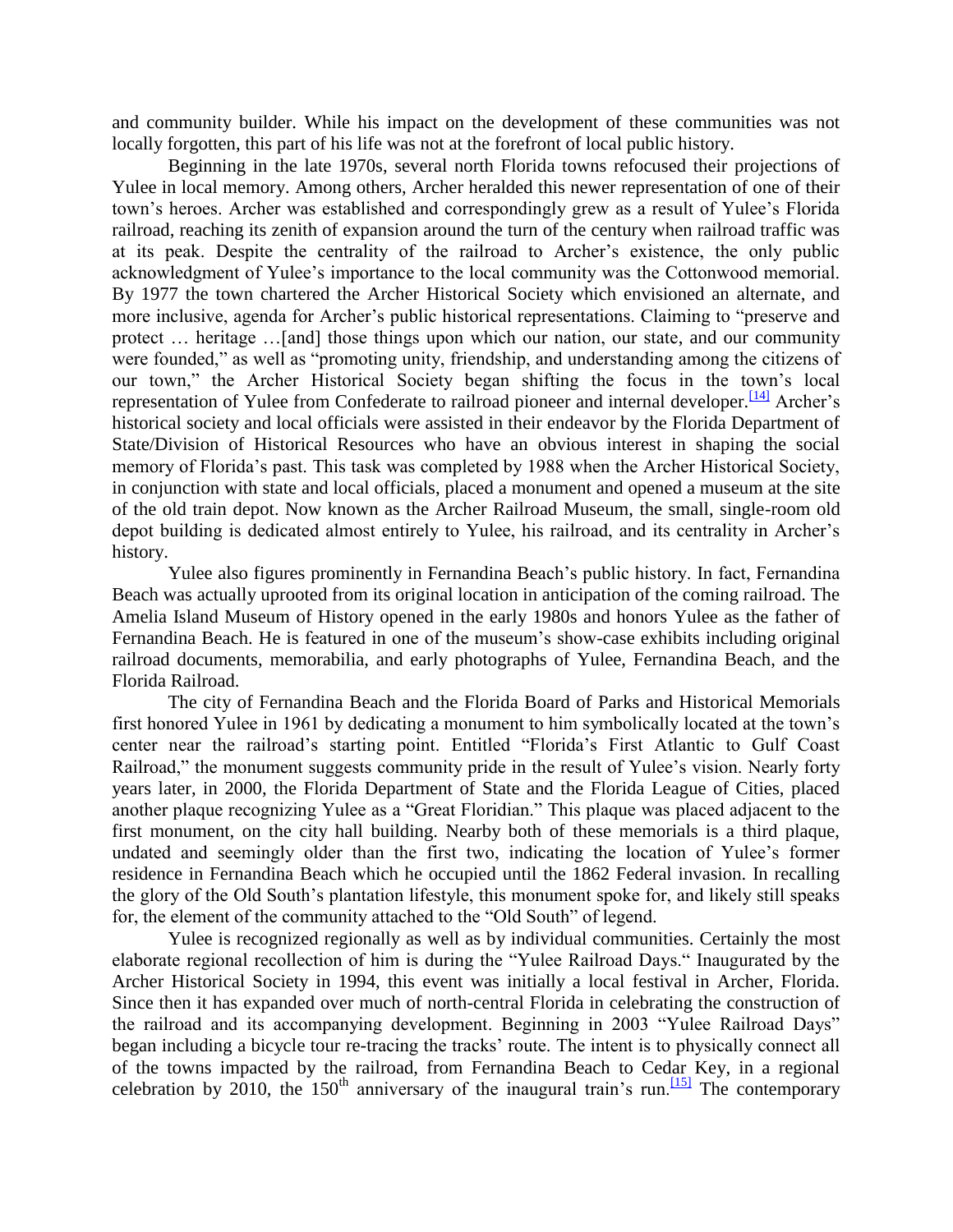physical connection between these towns provided by the "Railroad Days" celebration reinforces the historical connections rooted in the railroad.

While the regional memory is devoted nearly exclusively to his political and entrepreneurial background, Jews in Florida have been quick to claim him based on his religious descent and thereby assert their position in Florida's history. The MOSAIC project began in 1984 as "a pioneer history gathering project of the Florida Jewish experience."<sup>[\[16\]](http://fch.ju.edu/FCH-2006/Wiseman-David%20Levy%20Yulee.htm#_edn16)</sup> Originating in the Jewish Community Center in Plantation, Broward County, Florida, as a community history project, it quickly expanded to cover the entire state. By 1990 MOSAIC published a text and opened a traveling exhibit documenting Florida's Jewish history. The museum display toured statewide and nationally for the next four year exhibiting and collecting Jewish memorabilia before resting permanently in the current Jewish Museum of Florida in Miami Beach.

Yulee is proudly displayed as nineteenth-century Florida's most distinguished Jewish representative and the first Jewish Senator in the nation in this museum. In fact, the published counterpart to the exhibit, *MOSAIC: Jewish Life in Florida*, staunchly defends this position and the authors take great pains to refute Eli Evans claim for Judah P. Benjamin to carry this honor in Louisiana. According to the authors, in his 1988 biography of Benjamin, Evans incorrectly stated that Yulee had converted to Christianity in a bid to legitimate his contention that Benjamin was the first Jewish Senator. The authors point out that there is no documentation of his conversion in any records and that his contact with his father still revolved around his religious affiliation. Further, like Yulee, Benjamin married a gentile and even received the last rites, "at a final moment when he could no longer resist." $[17]$ 

Linking Yulee to Judaism and claiming him as the first Jewish senator in the United States is a point of pride for Florida Jewry.<sup>[\[18\]](http://fch.ju.edu/FCH-2006/Wiseman-David%20Levy%20Yulee.htm#_edn18)</sup> To assist these communities the state of Florida has taken an active role in strengthening Jewish connections with Florida. One byproduct of the MOSAIC project was the foundation of the *Jewish Heritage Trail* which was published through the Florida Department of State in the early 1990s. In promoting Florida's multicultural history, it represents the collaboration of Jewish communities, especially in south Florida, with state agencies. In its introduction, it speaks to, and in many respects for, "south Florida … home to the second largest concentration of Jews in the world," and also, "the nation's third largest Jewish community, estimated in 1999 at 800,000." Its express purpose is to expose the public "to the rich legacy of the Jewish community in Florida," and to dismiss the perception "that Jews did not arrive until World War II."<sup>[\[19\]](http://fch.ju.edu/FCH-2006/Wiseman-David%20Levy%20Yulee.htm#_edn19)</sup>

Ironically, much of Florida's contemporary Jewish population is composed of recent immigrants, primarily from the northeast and including many senior citizens, who have only arrived en masse since the middle of the twentieth century. Relocating to Florida broke long established ties with their large Jewish communities in the North. Re-establishing residence in Florida also meant establishing new connections with the burgeoning Jewish communities of Tampa, Miami, and West Palm Beach. These communities bound themselves to Florida by basking in any triumph of Florida's Jewish heritage. Yulee was far and away the most prominent Floridian associated with Judaism and his importance in Florida's earliest history made him a key link to the past. In this context it is no surprise that these more recent arrivals have claimed him as one of their own, and especially in south Florida where the public has little previous recollection of Yulee. Tying themselves to Florida's past, these more recent Jewish immigrants have used Yulee to legitimate their presence. And by adopting Yulee, these communities have imprinted their image of him into Florida's social memory.<sup>[\[20\]](http://fch.ju.edu/FCH-2006/Wiseman-David%20Levy%20Yulee.htm#_edn20)</sup>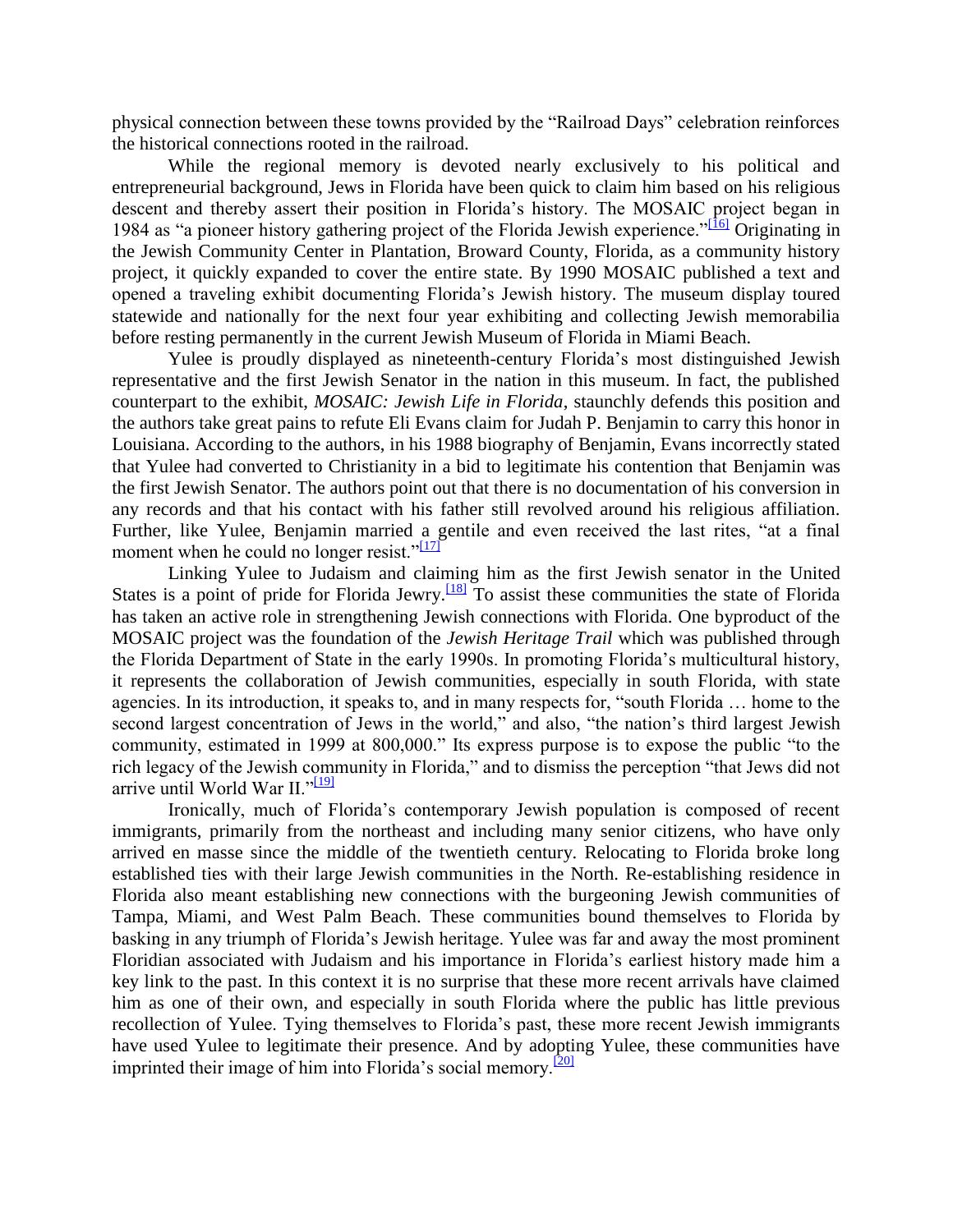Contesting the public expressions over the memory of Yulee is another and less discernible black voice among the louder and more powerful white ones. It speaks of Yulee as a slave-owner and ardent defender of slavery. Yulee's railroad, like much of the South, was built on the back of slave labor. Likewise, his plantations were built and maintained by slaves. Yulee has only rarely been affiliated with slavery in historical narratives, and when he has, it has been in the context of the pleasant and paternalistic relations between planters and slaves evinced by the nostalgic "Lost Cause" myth.<sup>[\[21\]](http://fch.ju.edu/FCH-2006/Wiseman-David%20Levy%20Yulee.htm#_edn21)</sup> Only recently has the role of slave labor in the construction of the railroad even been acknowledged.<sup>[\[22\]](http://fch.ju.edu/FCH-2006/Wiseman-David%20Levy%20Yulee.htm#_edn22)</sup> None of the public history displayed in any of north Florida's communities recalls this feature of his life.

Florida's collective memory, embodied in its public history, has imagined David Levy Yulee in various ways since the end of the nineteenth century. For the first half of the twentieth century Yulee was publicly remembered mostly for his support of the Confederacy, a relationship maintained in the memories of local residents through the demarcation of his former plantations and associated antebellum "Old South" lifestyle. However, this "Lost Cause" sentiment has receded, though certainly not disappeared, from the public foreground since the social upheavals of the 1960s and the simultaneous waves of northern immigration into the state. Replacing the image of Yulee the southern planter is a more widely acceptable image of Yulee the entrepreneur and railroad developer. North Florida communities have always remembered Yulee through the railroad, but public recognition of him in this context has been limited to the last forty years. At the same time, Yulee has also been increasingly recognized publicly as a Jew. This representation not only assists the relatively new Jewish communities in binding themselves to the state's history, but also recalls a multicultural past that accepted, and continues to accept, diversity with tolerance. Symbolized in the quasi-permanence of the monuments dedicated in his honor, David Levy Yulee remains engrained in Florida's historical memory. While different facets of Yulee's life have been promoted, repressed, or ignored, Floridians memory of him as an important man in their state's history has never faded.

[<sup>\[1\]</sup>](http://fch.ju.edu/FCH-2006/Wiseman-David%20Levy%20Yulee.htm#_ednref1)See William F. Brundage, ed., *Where These Memories Grow* (Chapel Hill, NC: University of North Carolina Press, 2000), 1-24. Also, Susan A. Crane, "Writing the Individual Back Into Collective Memory," *American Historical Review* 102:5 (1997), 1372-1385; Alon Confino, "Collective Memory and Cultural History: Problems of a Method," *American Historical Review* 102:5 (1997), 1386-1403; David Paul Nord, "The Uses of Memory: An Introduction," *Journal of American History* 85:2 (1998), 409-410.

[<sup>\[2\]</sup>](http://fch.ju.edu/FCH-2006/Wiseman-David%20Levy%20Yulee.htm#_ednref2)Jack E. Davis, *Race Against Time: Culture and Separation in Natchez Since 1930* (Baton Rouge, LA: Louisiana State University Press, 2001).

<sup>&</sup>lt;sup>[\[3\]](http://fch.ju.edu/FCH-2006/Wiseman-David%20Levy%20Yulee.htm#_ednref3)</sup>The following brief biography comes primarily from Leon Huhner "David Levy Yulee, Florida's First Senator," in Leonard Dinnerstein and Mary Dale Palsson, eds., *Jews in the South* (Baton Rouge, LA: Louisiana State University Press, 1973). Other sources include Celeste H. Kavanaugh, *David Levy Yulee: A Man and His Vision* (Fernandina Beach, FL: Amelia Island Museum of History, 1995); Charles Wickliff Yulee, "Senator Yulee of Florida: A Biographical Sketch," *Florida Historical Society Quarterly* 2:1-2 (1909); Arthur W. Thompson, *"*David Yulee: A Study of Nineteenth Century American Thought and Enterprise" (Dissertation, Columbia University, 1954); Mills M. Lord, *David Levy Yulee: Statesman and Railroad Builder* (Gainesville: University of Florida Press), 1940.

<sup>&</sup>lt;sup>[\[4\]](http://fch.ju.edu/FCH-2006/Wiseman-David%20Levy%20Yulee.htm#_ednref4)</sup>Much debate, beyond the scope of this paper, centers on the reasons for his name change. Adler suggests he changed his name to enhance his political career and rebuke his father while Mickler and Young Smith claim it was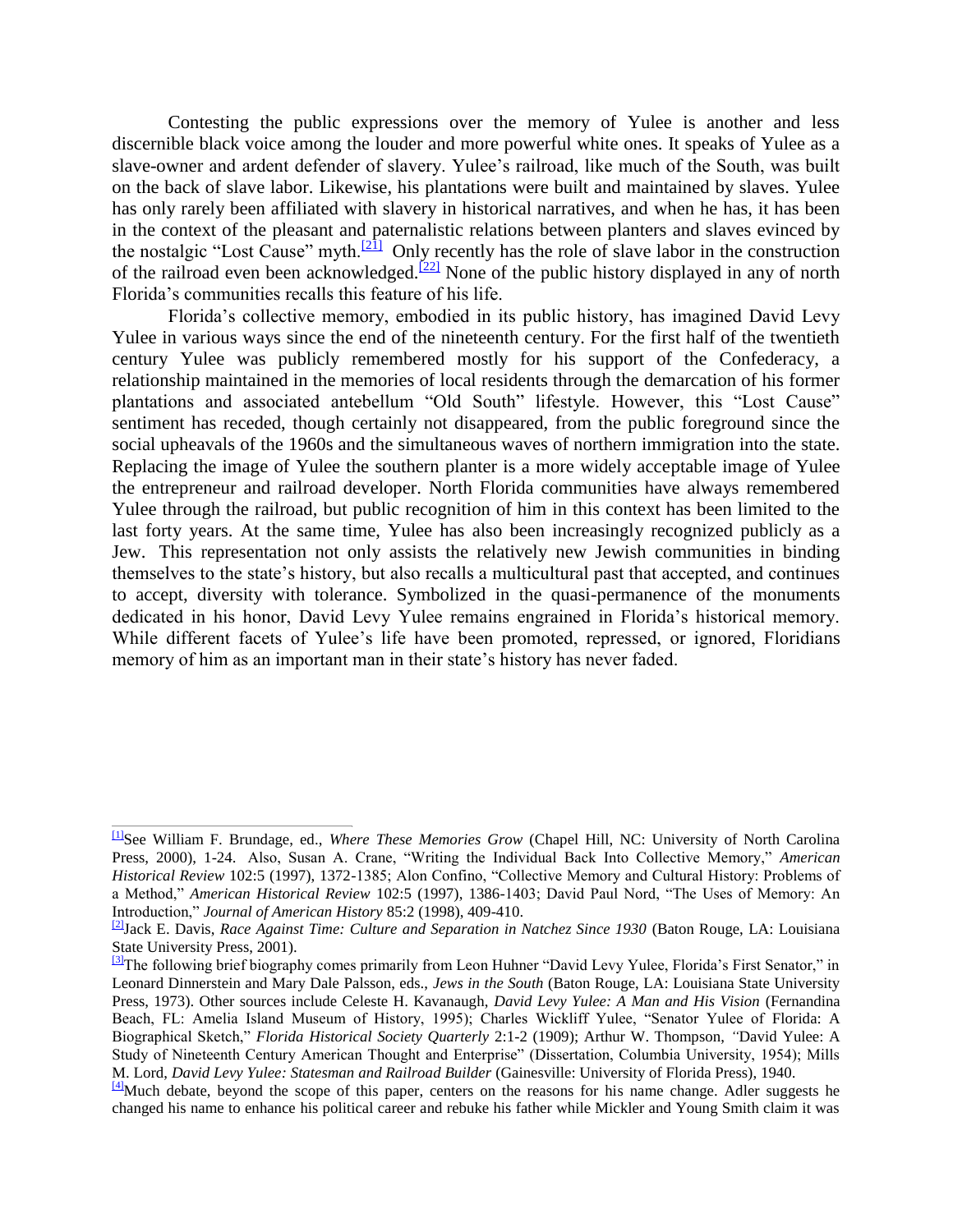changed to pacify his wife and father-in-law who reportedly exclaimed "it's not that I fault your Jewish grandmother, it's just that I can't think of a son-in-law with a Jewish name." Joseph G. Adler, "The Public Career of Senator David Levy Yulee" (Dissertation, Case Western Reserve University, 1973), 39; Latrell E. Mickler, "Florida's First Senator," *Florida Living* (September, 1988), 11; Dorothy Young Smith, "David Levy Yulee," *Co-op Chatter* (March, 1972), 7.

[\[5\]](http://fch.ju.edu/FCH-2006/Wiseman-David%20Levy%20Yulee.htm#_ednref5)Mills M. Lord, *David Levy Yulee: Statesman and Railroad Builder* (Gainesville: University of Florida Press, 1940); Frank W. Sweet, *Yulee's Railroad* (Palm Coast, FL: Backintyme, 2000).

[\[6\]](http://fch.ju.edu/FCH-2006/Wiseman-David%20Levy%20Yulee.htm#_ednref6)Characterizations of Yulee's allegiance to, and involvement with, the Confederacy have varied. For instance, Fairbanks assesses Yulee as "among the most radical of the southern leaders," and Cutler claims that "He was soon drawn into the debates on slavery and for fifteen years was one fo the most ardent champions of the cause of the southern states." George R. Fairbanks, *History of Florida* (NY: J.J. Little and Co., 1898), 145; Harry G. Cutler, *History of Florida Past and Present*, (NY: Lewis Publishing Co., 1923), 2:365. Contrasting this description is that of Dye, who claims that Yulee was "not enthusiastic for the cause," and Cash, who states that Yulee was a follower of his party and not a leader. Thomas R. Dye, "Race, Ethnicity, and the Politics of Economic Development: A Case Study of Cedar Key, Florida" MA Thesis, Florida State University, 1992), 34; W.T. Cash, *The Story of Florida* (NY: American Historical Society, 1938), I:424.

 $\frac{7}{10}$ Incidentally, he remained confined there longer than anybody else in the former Confederacy except Jefferson Davis.

[\[8\]](http://fch.ju.edu/FCH-2006/Wiseman-David%20Levy%20Yulee.htm#_ednref8)A thorough description of the proceedings can be found in A.J. Hanna, *Flight Into Oblivion* (reprint, Bloomington: Indiana University Press, 1959), 113-120. The United Daughters of the Confederacy and other women's clubs were largely responsible for disseminating "Old South" memories in the late nineteenth and early twentieth centuries. More info on the United Daughters of the Confederacy's role in shaping social memory can be found in Karen L. Cox, *Dixie's Daughters: The United Daughters of the Confederacy and the Preservation of Confederate Culture* (Gainesville: University of Florida Press, 2003).

[\[9\]](http://fch.ju.edu/FCH-2006/Wiseman-David%20Levy%20Yulee.htm#_ednref9)David Anderson, "Down Memory Lane: Nostalgia for the Old South in Post-Civil War Plantation Reminiscences," *The Journal of Southern History* 71:1 (2005), 105-136.

[\[10\]](http://fch.ju.edu/FCH-2006/Wiseman-David%20Levy%20Yulee.htm#_ednref10)See Jerry Blizin, *"David Levy Yulee, The Unsung Pioneer*," a speech presented to the Citrus County Historical Society at Yulee State Park, 29 May, 1992; H. Maddox, speech delivered at Yulee Park, October 26, 1950; Florida Division of Recreation and Parks, *A Guide to Yulee Sugar Mill Historic Memorial,* 12 January, 1971 (BTS); Smith, "David Levy Yulee," 6-8.

[\[11\]](http://fch.ju.edu/FCH-2006/Wiseman-David%20Levy%20Yulee.htm#_ednref11)H. Maddox, speech delivered at Yulee Park on 26 October, 1950, 4.

[\[12\]](http://fch.ju.edu/FCH-2006/Wiseman-David%20Levy%20Yulee.htm#_ednref12)Florida Division of Recreation and Parks, *"A Guide to Yulee Sugar Mill Historic Memorial,"* 12 January, 1971 (BTS).

[\[13\]](http://fch.ju.edu/FCH-2006/Wiseman-David%20Levy%20Yulee.htm#_ednref13)C. Vann Woodward, *The Burden of Southern History* (Baton Rouge, LA: Louisiana State University Press, 1968), 6.

[\[14\]](http://fch.ju.edu/FCH-2006/Wiseman-David%20Levy%20Yulee.htm#_ednref14)"Archer Historical Society Charter," 18 August, 1977. In Rance O. Braley, *Nineteenth Century Archer* (Archer, FL: Rance O. Braley and Archer Historical Society, 1988).

[\[15\]](http://fch.ju.edu/FCH-2006/Wiseman-David%20Levy%20Yulee.htm#_ednref15)[www.yuleerailroaddays.org](http://fch.ju.edu/FCH-2006/Wiseman-David%20Levy%20Yulee.htm#_ednref15) (accessed 12 February, 2005).

[\[16\]](http://fch.ju.edu/FCH-2006/Wiseman-David%20Levy%20Yulee.htm#_ednref16)Rachel Heimovics and Marcia Zerivitz, *Florida Jewish Heritage Trail* (Tallahassee: Florida Dept. of State, 2000), introduction.

[\[17\]](http://fch.ju.edu/FCH-2006/Wiseman-David%20Levy%20Yulee.htm#_ednref17)Evans quoted in Henry Green, Marcia Zerivitz, and Rachel Heimovics, *MOSAIC: Jewish Life in Florida: A Documentary Exhibit from 1763 to the Present* (Miami: MOSAIC, 1991), fn 50.

[\[18\]](http://fch.ju.edu/FCH-2006/Wiseman-David%20Levy%20Yulee.htm#_ednref18)*Ibid*., 10. Unlike those historians who claim the title "Yulee" was Moorish in origin, the Jewish Heritage Trail authors asserts that he added the appendage to honor his Sephardic ancestry.

[\[19\]](http://fch.ju.edu/FCH-2006/Wiseman-David%20Levy%20Yulee.htm#_ednref19)Heimovics and Zerivitz, *Florida Jewish Heritage Trail*, introduction.

[\[20\]](http://fch.ju.edu/FCH-2006/Wiseman-David%20Levy%20Yulee.htm#_ednref20)Leonard Rogoff, *Homelands: Southern Jewish Identity in Durham and Chapel Hill, North Carolina* (Tuscaloosa, AL: University of Alabama Press, 2001), 308, 313.

[\[21\]](http://fch.ju.edu/FCH-2006/Wiseman-David%20Levy%20Yulee.htm#_ednref21)Braley, *Nineteenth Century Archrr,* 9. Using extant sources, Braley describes the "loyalty and service" of one slave who, nevertheless, still had to be feared because "he will never abandon the hope of freedom." Moreover, as an expression of gratitude, Yulee supposedly gave another emancipated slave, Uncle Pauldo, his slave horn. Braley writes that this horn was later given to the Kirby-Smith United Daughters of the Confederacy, a fact they could not confirm.

[\[22\]](http://fch.ju.edu/FCH-2006/Wiseman-David%20Levy%20Yulee.htm#_ednref22)There is no indication of the use of slave labor in Sweet, *Yulee's Railroad*. However, the current "Yulee Railroad Days" website (www. yuleerailroaddays.org), as well as the Archer Historical Society website (www.afn.org), both acknowledge the use of slave labor in the railroad's construction (accessed 12 February, 2005).